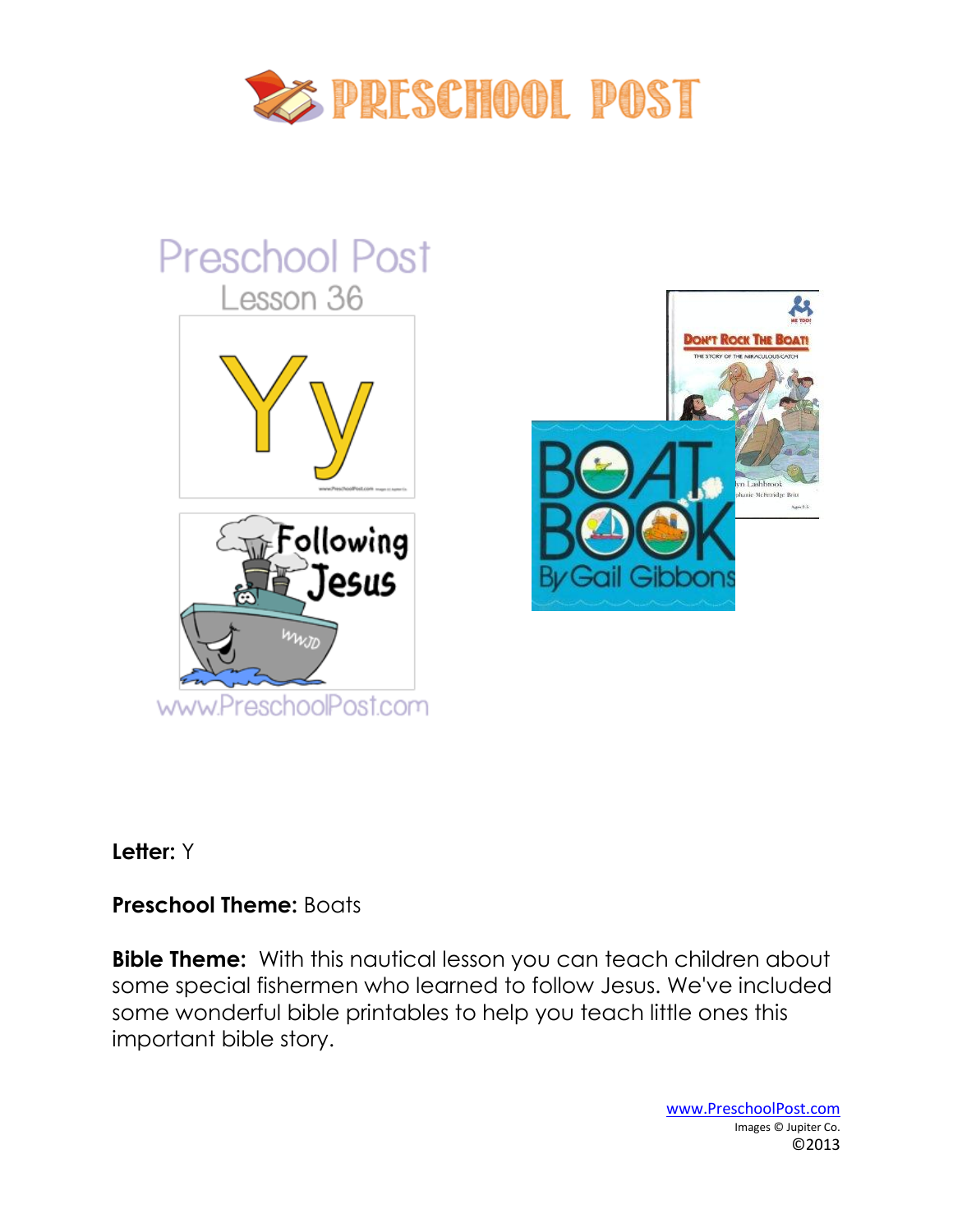

## **Morning Circle:**

Show the children a nice coffee-table [book of boats.](http://www.preschoolpost.com/JuneBoats.html) Take some time to look at the different types, shapes, colors, and locations. Show them a [photo of a yacht.](http://www.preschoolpost.com/JuneBoats.html) What are the differences between yachts and sailboats? Between tugboats and barges? Submarines and aircraft carriers? Are there any yellow sails or boats in the book? Ask the children what sound they hear as the beginning sound in "yacht" and "yellow." Show [the letter "Y"](http://www.preschoolpost.com/JuneBoats.html) (in yellow if possible.) Say the "Y" sound together, and repeat the words "yacht" and "yellow." Ask the children whether they've been on a boat before. What type was it? What did they do? Did they wear a life vest? Stress the importance of safety on the water.

**Read:** [The Boat Book,](http://www.amazon.com/dp/0823404781?tag=groovstory-20&camp=14573&creative=327641&linkCode=as1&creativeASIN=0823404781&adid=1N54TQ2AHWKAA9S6ZKWJ&ref-refURL=) by Gail Gibbons. Did the children see some familiar boats in the book?

## **Music & Movement:**

Sing "Row, Row, Row Your Boat" while acting out the "rowing."

## **Snack:**

Make Submarine Sandwiches! Make sure the children's hands are clean and let them build their own sandwiches using hoagie or other oblong buns. Then ask them why they think this type of sandwich is called a "submarine."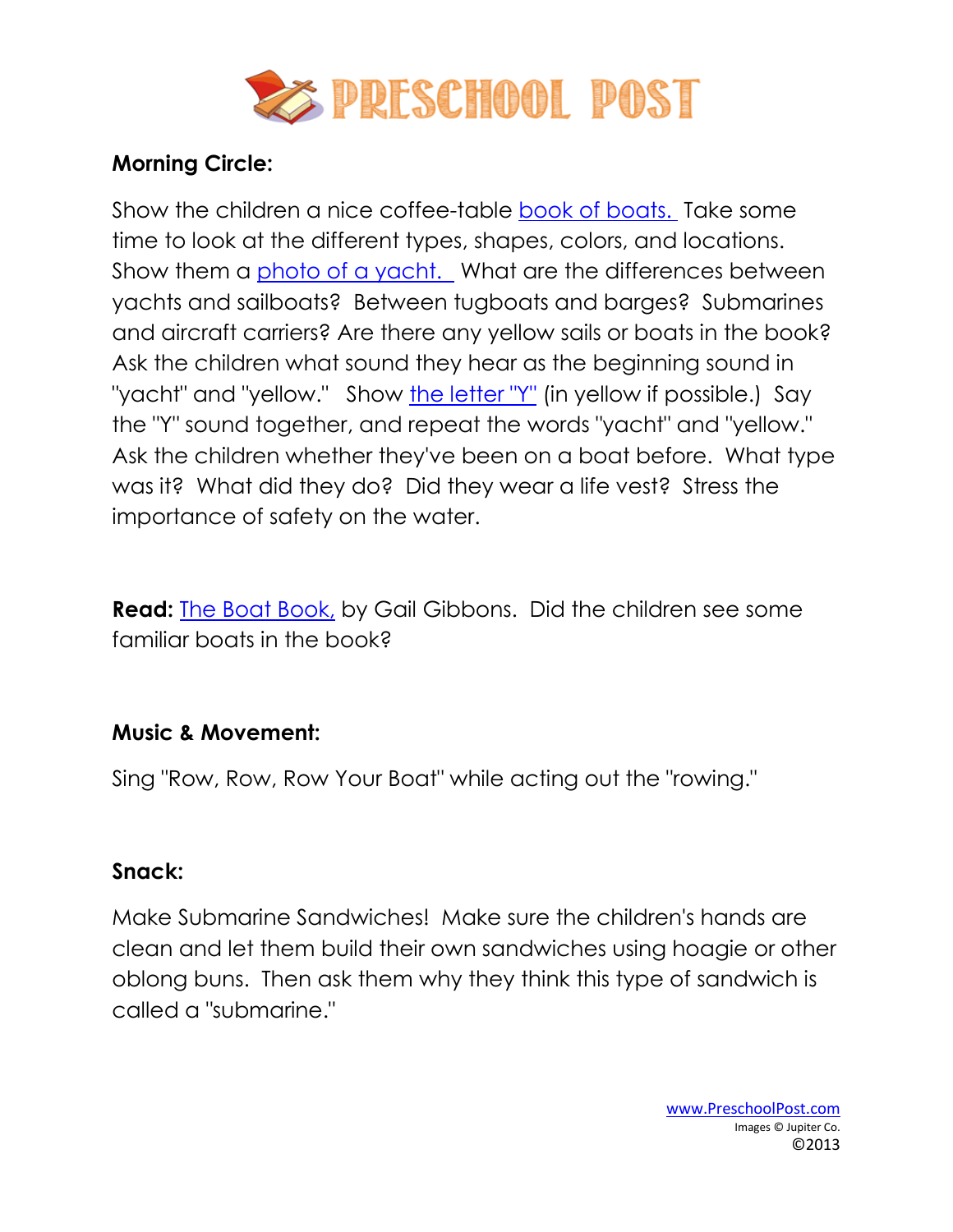

#### **Centers:**

1. Water center. Provide a large container of clean water and place a variety of toy boats in it. Also provide other items, such as a piece of wood, a paperclip, a paper cup, a piece of playdough, a toy car, and a leaf. What floats and what sinks? What about combining some of the objects? What about cupping the piece of playdough? What happens then?

2. Painting center. Have various shades of yellow available and some letter "Y" foam stamps. Encourage the children to create lovely yellow "Y" paintings.

3. Magnetic center. Prepare a "fishing" center complete with "fishing poles" and magnetic "fish." You can easily [create your own](http://www.preschoolpost.com/JuneBoats.html) by tying string to the end of a wooden dowel or stick and attaching a small magnet at the end of the string. The "fish" can simply be paper clips, or you can tape paper fish to the paper clips for a more realistic effect. Also include some non-magnetic items in the fishing pool, along with some other small magnetic items (these could be the crabs or turtles of the fishing hole!) and observe the differences in the items.

## **Art Activity:**

Styrofoam boats. Use rectangular shapes for the boat, then tape or glue a paper triangle onto a popsicle stick and insert this into the "boat." Let the children paint and/or glitter-glue all over to make



www.PreschoolPost.com Images © Jupiter Co. ©2013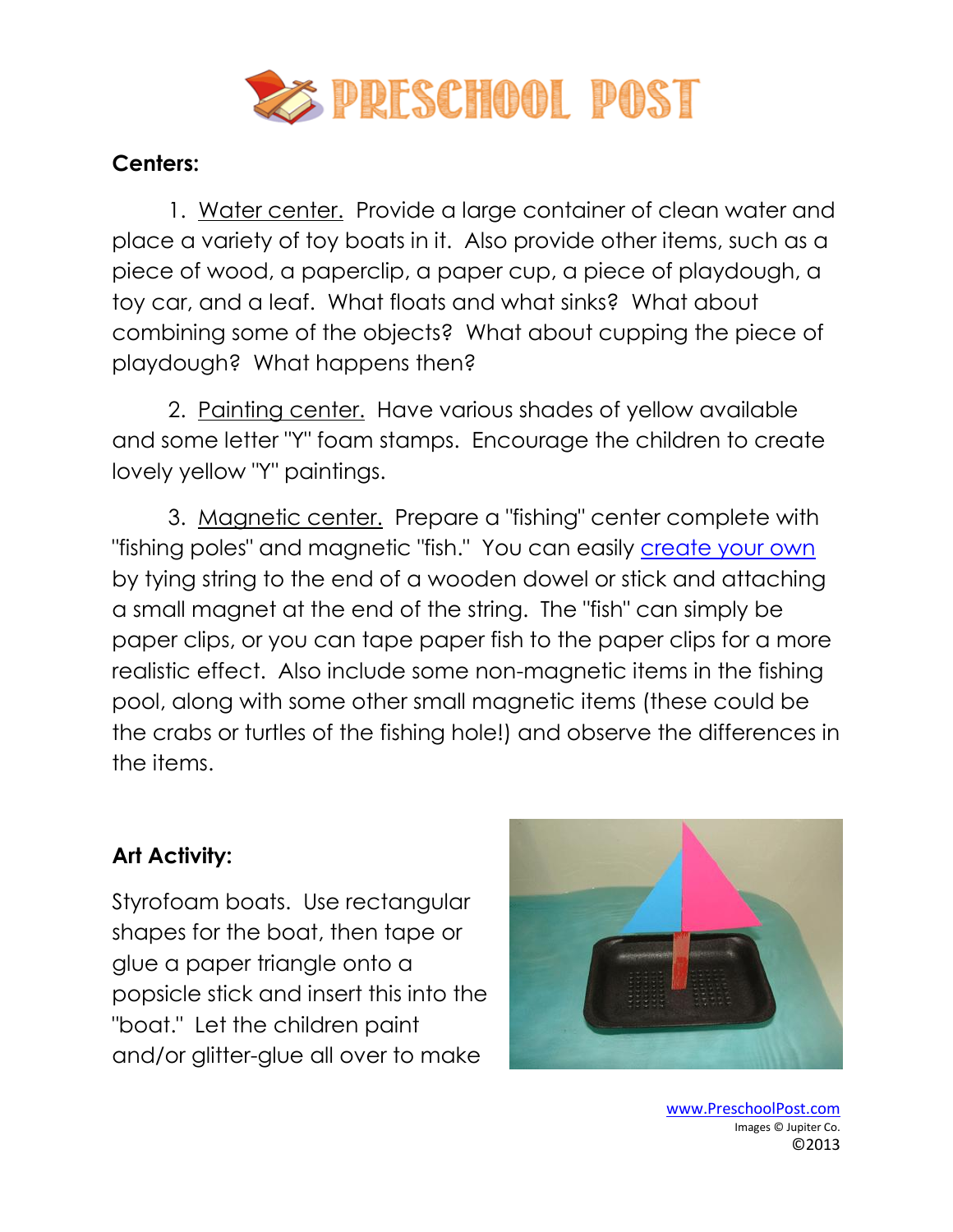

their boats extra-special. Consider having boat races once the boats are ready and dry.

#### **Bible Storytime:**

**Read:** [Don't Rock the Boat! the Story of the Miraculous Catch](http://www.christianbook.com/Christian/Books/product?event=AFF&p=1138537&item_no=47722) by Marilyn Lashbrook.

# **Bible Verse Bracelets:**

"From now on you will catch men" [Luke 5:11](http://www.preschoolpost.com/JuneBoats.html)

When the fishermen saw the miracle Jesus had done for them, how they'd caught so many fish that their boats nearly sank, they were amazed. They were so convinced that Jesus was the Son of God that they left everything they had to follow Him!

# **Song:**

["Peter, James, and John in a Sailboat,"](http://www.christianbook.com/Christian/Books/product?event=AFF&p=1138537&item_no=CD1646) by the Cedarmont Kids.

# **Additional Activity:**

If there is a marina, lake, maritime museum, or historic battleship in your area, take the children for a visit. If that is not possible, borrow a video of "Theodore Tugboat" and enjoy the wonderful make-believe of the Big Harbor!